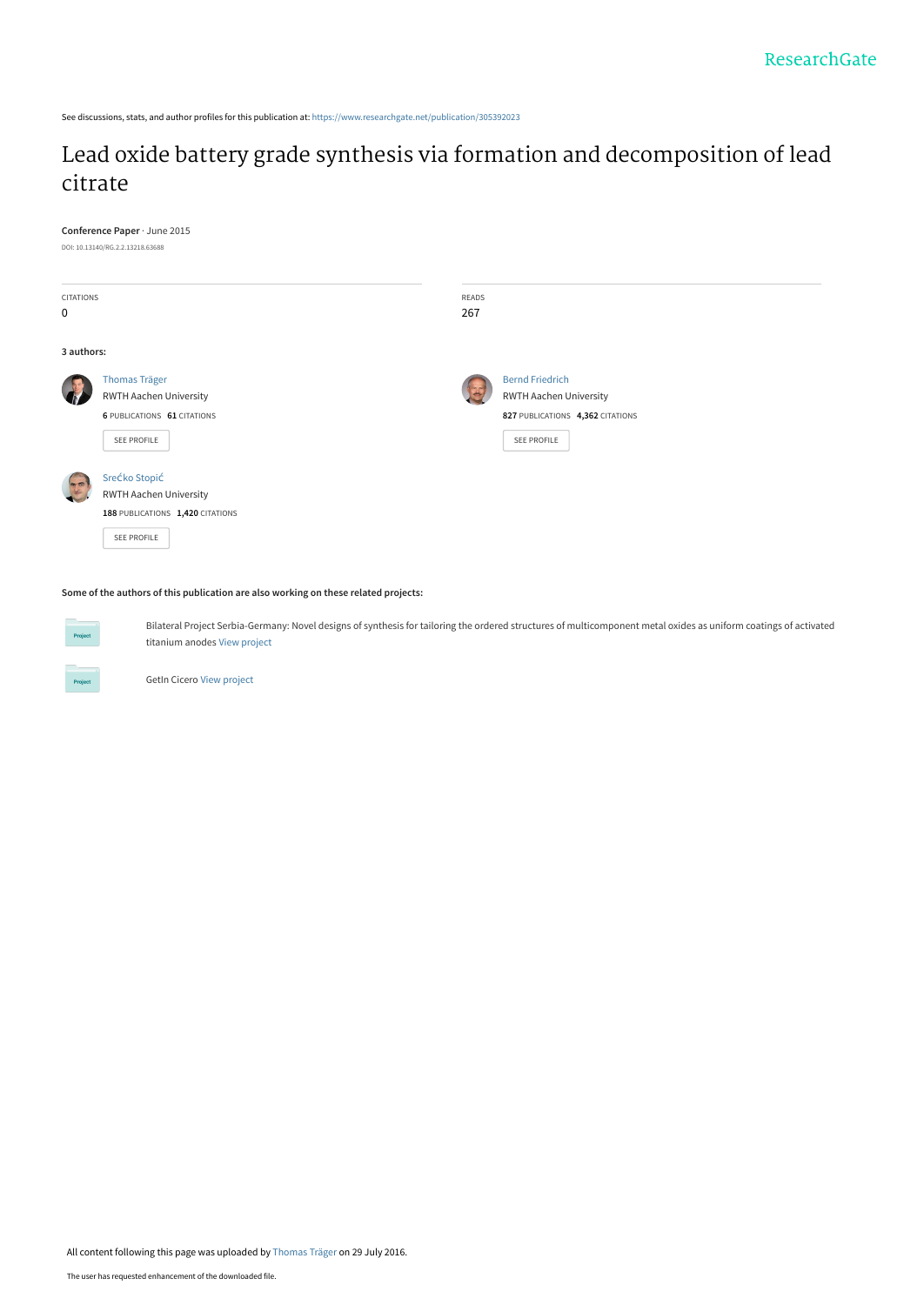# Lead oxide battery grade synthesis via formation and decomposition of lead citrate

Srecko Stopic, Thomas Träger and Bernd Friedrich

IME Process Metallurgy and Metal Recycling, RWTH Aachen University Intzestrasse 3, 52 056 Aachen, Germany

# Abstract

In this study, as part of developing a new process which can avoid smelting and electro-winning, leaching was used for dissolution of waste lead paste in order to produce firstly lead citrate. Leaching experiments were performed in laboratory conditions in 1 L-glass reactor. Scale up of leaching was investigated in 200 L- reactor. The thermal decomposition of prepared lead citrate was performed in neutral and oxidizing atmosphere between 280°C and 340°C in 60 min in order to produce lead oxide. DTA and TGA analysis were shown that dehydration was virtually complete before thermal decomposition. Optimal thermal decomposition conditions were determined by investigating the effect of flow rate and type of protective atmosphere. Different solid products were produced depending on the reaction conditions.

# **1 Introduction**

Lead-acid batteries are widely used for storage in backup power supplies in [cell phone](http://en.wikipedia.org/wiki/Cell_phone) towers, highavailability settings like hospitals, and [stand-alone power systems.](http://en.wikipedia.org/wiki/Stand-alone_power_system) In most of the applications where lead is used, especially lead-based batteries, it is possible to recover metals for use over and over again without any loss in quality [1]. Furthermore, as all lead-based batteries have the same basic chemistry, this means that all types of lead battery can be processed easily by lead smelters. Nowdays, there has been a continuing interest in improving the electrode active material quality in lead-acid storage batteries to increase energy efficiency and decrease of operational costs for recycling. [Mahato](http://www.google.com/search?tbo=p&tbm=pts&hl=en&q=ininventor:%22Basanta+K.+Mahato%22) and [Laird](http://www.google.com/search?tbo=p&tbm=pts&hl=en&q=ininventor:%22Edwin+C.+Laird%22) [2] have studied various additives, commonly referred to as expanders, which have been used particularly in the paste for making negative battery plates. It is known that expanders improve the efficiency of utilization of the active materials, particularly, the high rate, low temperature discharge capacity and the operational life of the battery. But, in last time the recycling of lead paste from lead acid batteries is main focus of different studies. Two ISASMELT<sup>TM</sup> plants [2] have been constructed to date for recycling lead batteries, producing fine lead and a low-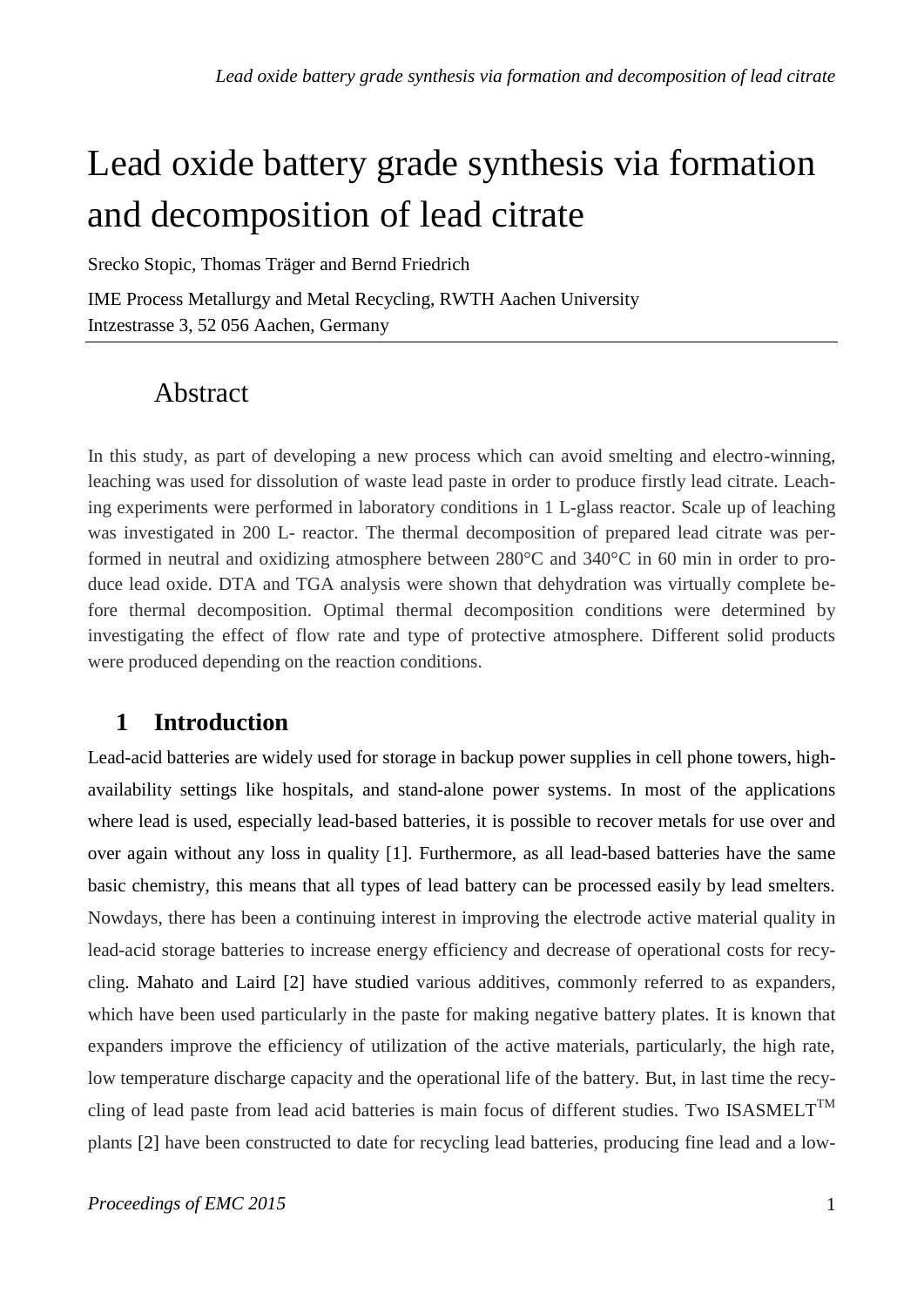lead silicate slag. Smelting and using iron (Fe) to 'fix' the sulphur component also generates a hazardous FeS-PbS matte. Furthermore, alternative processes using short-rotary furnaces, hydrometallurgy and electro-winning have their own share of toxic by-products, and are capital and energy intensive.

Kumar [3] has developed new strategies for recycling of lead-acid batteries and patented such that precursors for battery plates are directly produced in an environmentally sound process that is sustainable with respect to both materials and energy. The method reduces energy consumption as well as carbon and sulphur dioxide emissions, compared to existing approaches. His team has extracted lead from spent batteries used in vehicles, back-up telecommunication facilities and power generating stations by reacting active lead sulphate (PbSO<sub>4</sub>) paste in a non-hazardous aqueous solution [4]. The chemicals used are organic reagents such as carboxylic acid and salts. The paste is decomposed to produce a sodium sulphate by-product, while lead is crystallized into an organic precursor. Once subjected to combustion-calcination at 350ºC, lead oxide (PbO) granules are generated for reuse in battery manufacture. Kumar reported that an availability of a sustainable technology will increase incentives for advanced lead batteries that can deliver much higher energy and power densities for electrical vehicle applications. Zhu et l. [7] prepared the lead citrate precursor,  $Pb(C_6H_6O_7) \cdot H_2O$ , by leaching desulfurized paste with citric acid and  $H_2O_2$ . Ultra-fine PbO/Pb powder with particle size of 100–500 nm was obtained at 370 °C after thermal decomposition of lead citrate.

The aim of this study was synthesis of lead citrate from waste lead paste and especially to test scale up of leaching process in order to produce 10 kg of lead citrate. Thermal decomposition of prepared lead citrate was investigated in different protective atmospheres in order to produce lead oxide preventing a formation of undesired lead in molten state.

# **2 Experimental work**

#### **2.1 Fundamental background of lead citrate formation and decomposition**

Generally, the thermal decomposition of metal carboxylates in oxidizing atmospheres leads to formation of the metal oxides, carbon dioxide (carbon monoxide) and water vapor. In inert atmospheres, however, the solid products may be the metal and /or the metal carbide and possible some carbon. For lead carboxylates, the formation of metal rather than PbO is thermodynamically favored, although a mixture of PbO and Pb is reported as the product of the thermal decomposition of lead oxalate. Brown [5] proposed the stoichiometry of the decomposition of lead citrate, after initial dehydration steps:

♦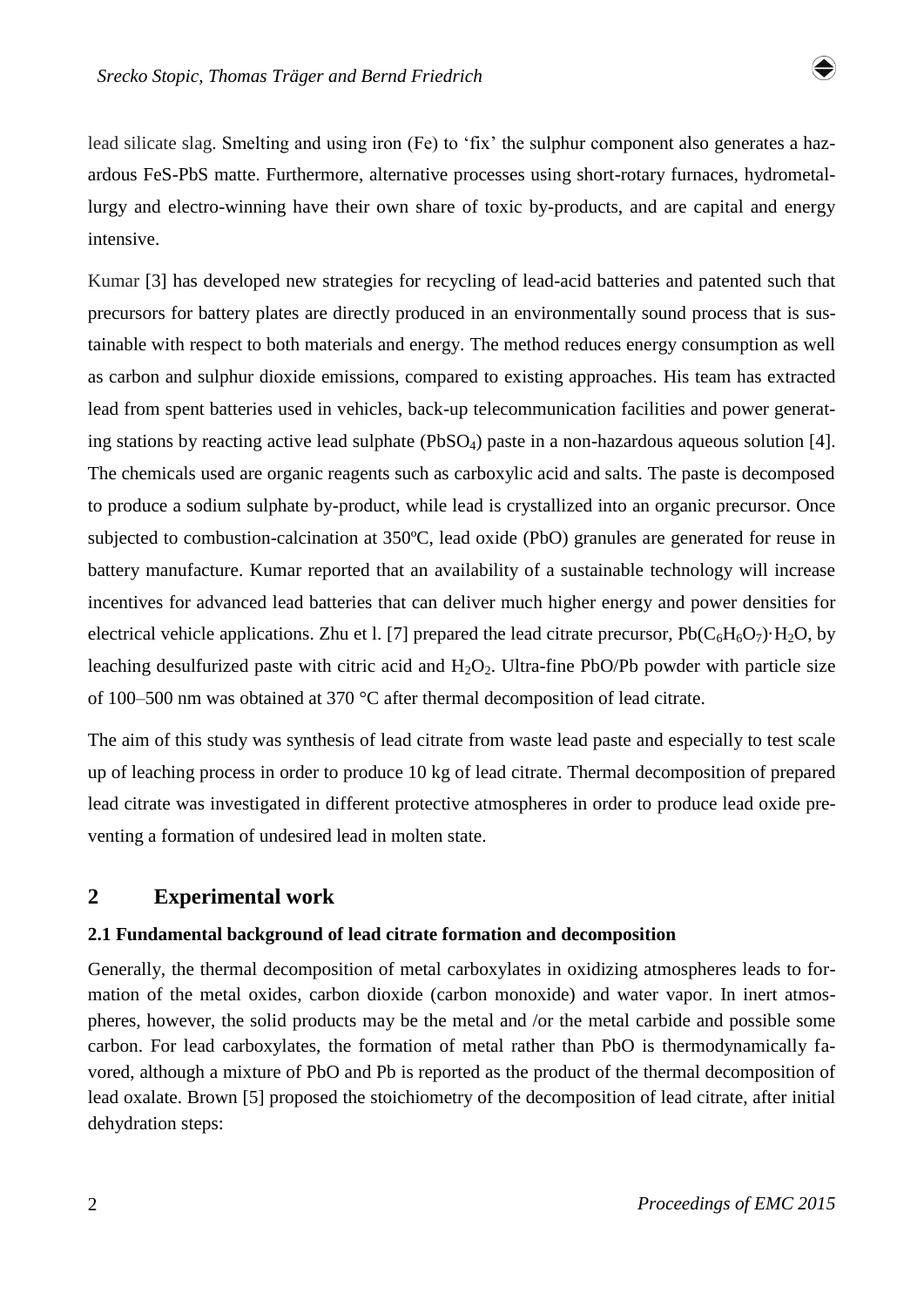$$
Pb_3(C_6H_5O_7)_2 (s) = [3 Pb + 7.5 C] + 5 H_2O(g) + 4.5 CO_2(g)
$$
\n(1)

Therefore an influence of different protective atmospheres in order to control the final solid products was studied.

#### **2.2 Material**

The investigated paste scrap from an industrial beneficiation plant is shown at Figure 1. Moisture contents amounts between 6 and 7 wt. % in a tested paste scrap. Free lead content determined by wet chemistry is about 32 wt %. Phase composition of lead compounds was determined using XRDanalysis and presented in Table 1 and in Figure 1:

| Lead compounds                | Mean composition<br>(Wt. % in dry sample) |                            |
|-------------------------------|-------------------------------------------|----------------------------|
| Pb                            | 32                                        |                            |
| $\alpha$ -PbO                 | 1.2                                       |                            |
| 4 PbO·PbSO <sub>4</sub>       | 3.0                                       |                            |
| $PbO \cdot PbSO_4 \cdot H_2O$ | 13                                        |                            |
| PbSO <sub>4</sub>             | 27.8                                      |                            |
| $2 PbCO3 \cdot Pb(OH)2$       | 2.0                                       |                            |
| $\alpha$ -PbO <sub>2</sub>    | 7.5                                       |                            |
| $\beta - PbO_2$               | 12                                        | Figure 1: Lead Paste Scrap |

Table 1: Phase composition of the lead paste scrap

XRD-Analysis was performed using a sieved lead bearing components. Limitation of XRD-analysis is that this method sees crystalline material (non-amorphous material). The accuracy of method amounts about 4 wt. %.

#### **2.3 Leaching in laboratory conditions**

The paste scrap is firstly dried over night at 70°C and dissolved in a 1 L glas reactor under an atmospheric pressure using citric acid, acetic acid and small additives of sodium hydroxide and hydrogen oxide. Temperature was controlled within  $\pm$  3 °C by a temperature control system, manipulating both a water cooling system (see Figure 1). Different fraction of sample were tested (about 500 µm). The sieving analysis was performed using Retsch system, Germany. Agitation was provided by an impeller that is motor driven. A certain amount of lead paste was mixed with a precalculated amount of deionised water. Then the slurry was heated up to a predeterminated temperature under continuous agitation. Upon temperature stabilisation, first sampling was performed. Precipitation follows the leaching process.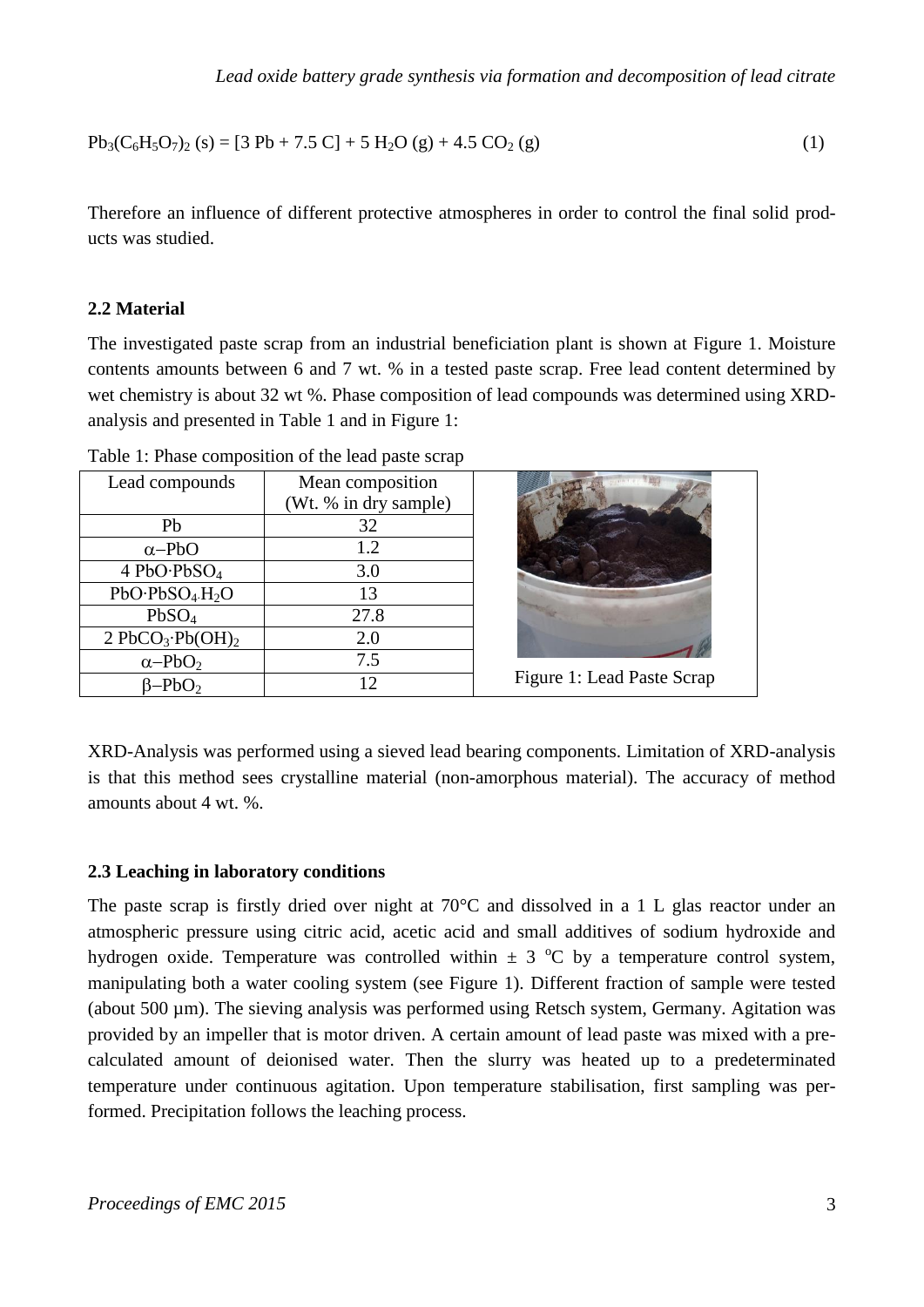

Figure 2: Grain size distribution of a chosen sample and our leaching equipment in laboratory

### **2.4. Scale up of leaching**

After first investigation of optimal parameters in laboratory conditions in volume of 1 L, a similar procedure was tested in 200 L reactor, as shown at Fig. 3.



Figure 3: Leaching in 200-L reactor and description of operating conditions

After drying and sieving the fraction under 500 µm was dissolved using appropriate quantities of citric acid, acetic acid, sodium hydroxide and hydrogen peroxide. The leaching experiments were performed in two heating steps: 1) firstly at 30°C in 4 hours, and 2) then in 50°C in 4 hours. An injection of protective gas took place over the night above 32°C. After filtration and drying the obtained lead citrate is shown in Fig. 4. SEM analysis of lead citrate has shown the partially agglomerated round and irregular particles.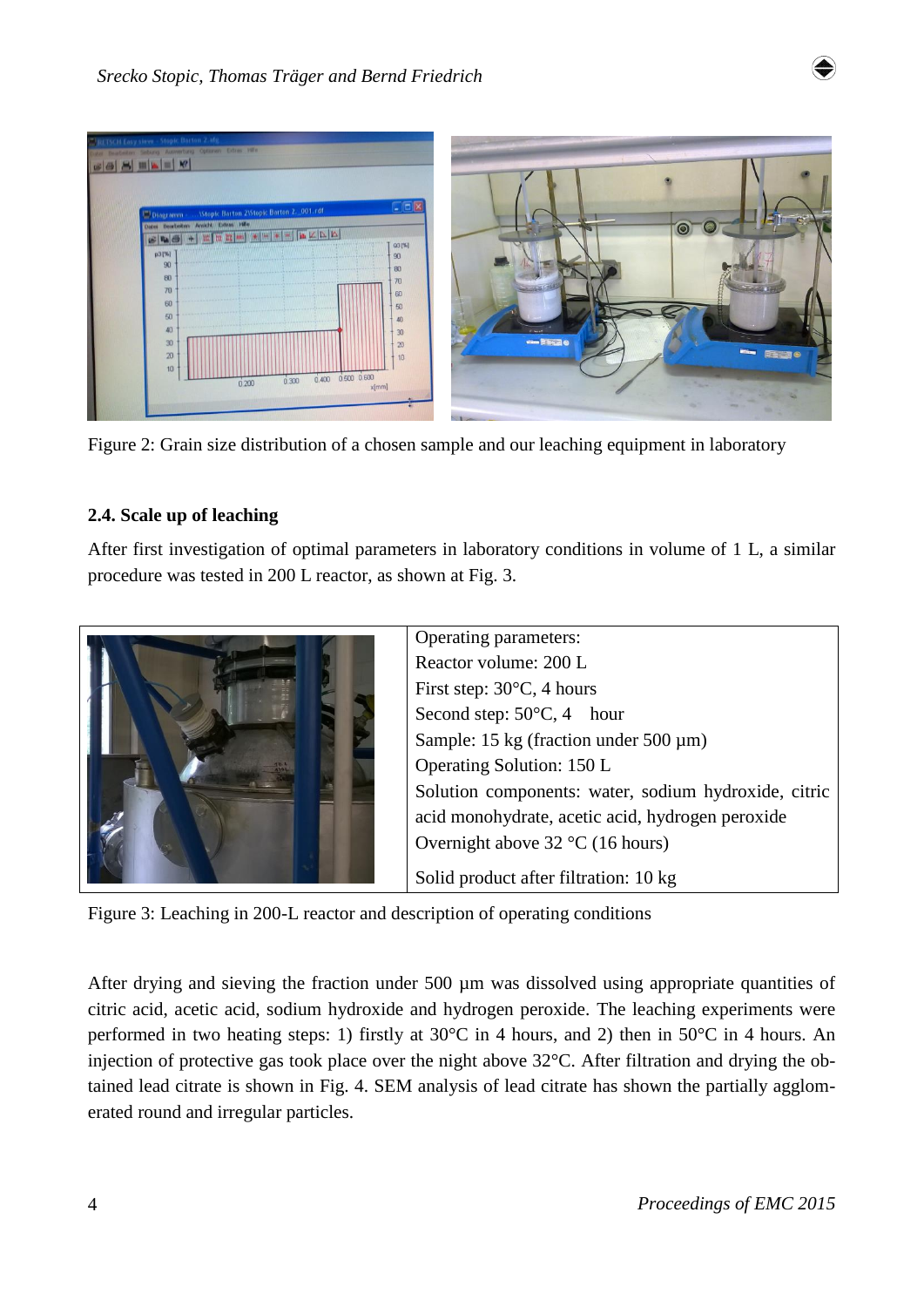

Figure 4: Produced lead citrate in 200 L reactor with a typical SEM image of a filter cake

# **2.5. Thermal decomposition of lead citrate to battery grade lead oxide**

Decomposition of lead citrate was investigated in non-isothermal and isothermal conditions. DTA and TGA analysis is shown at Figure 5.



Figure 5: DTA/TGA analysis of thermal decomposition of lead citrate in argon

As shown at Figure 5 the thermal decomposition of lead citrate in inert atmosphere takes place in two main stages: dehydration of water and formation of metallic phases and gaseous phase. The experiments were performed below the melting point of lead in order to prevent formation of molten lead, which is undesired product for this thermal decomposition.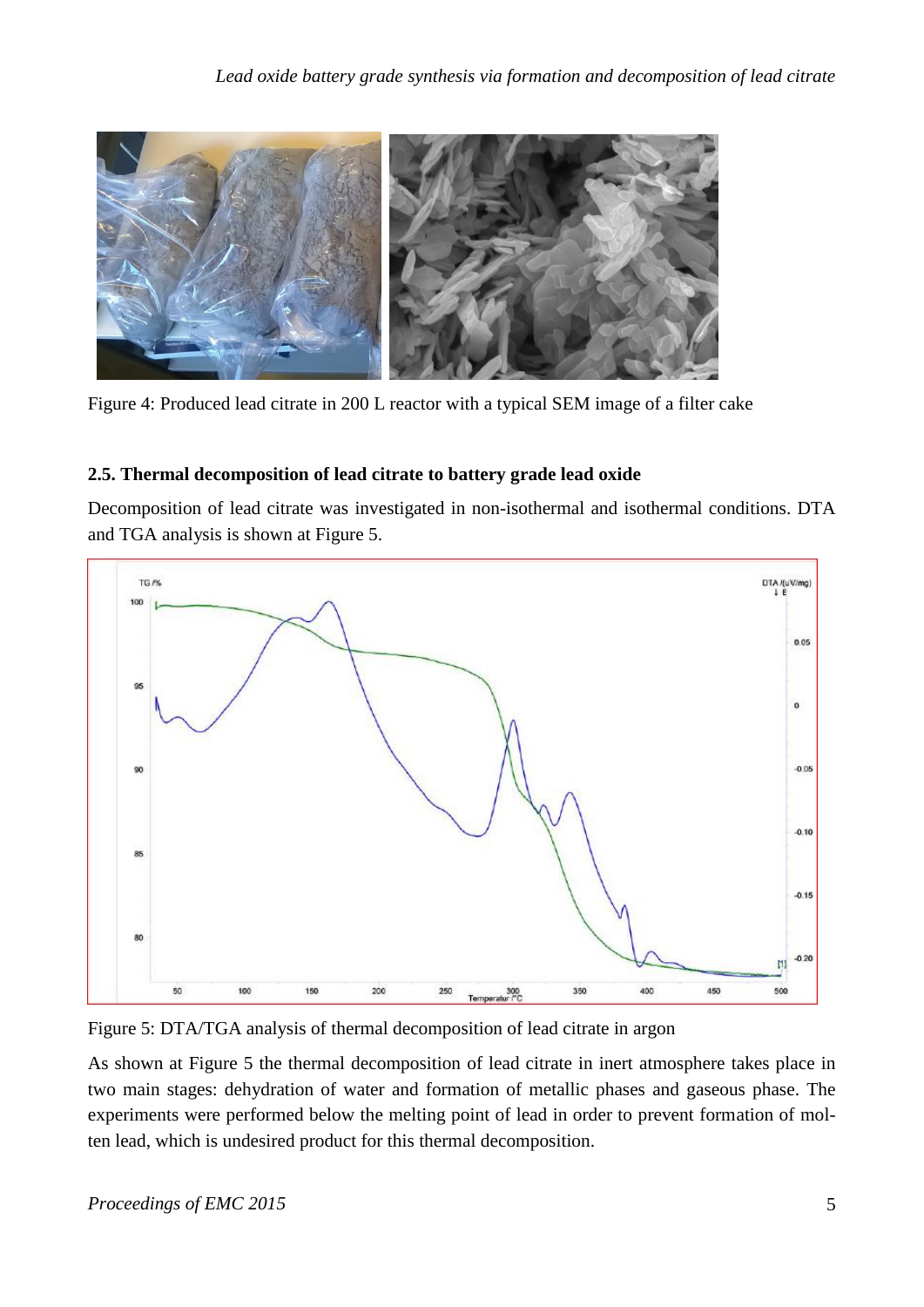| Experiment                |           |           |            |           |           |
|---------------------------|-----------|-----------|------------|-----------|-----------|
| Gas                       | $\rm N_2$ | Air       | $Air/H_2O$ | $N_2/Air$ | $N_2/Air$ |
| Flow rate $(l/min)$       |           |           | 3/4        | 1.5/1.5   | 1.5/1.5   |
| Temperature $(^{\circ}C)$ | 310       | 310       | 310        | 310       | 280       |
|                           | (max 340) | (max 340) | (max.340)  | (max.340) | (max 320) |

Thermal decomposition was performed in rotary furnace using parameters presented in Table 2. Table 2: Decomposition of lead citrate (heating rate 25 K/min, residence time 60 min)



Figure 6: Carbolite rotary furnace used for thermal decomposition of lead citrate

Generally, during this decomposition process the next phases were formed: main phase  $\beta$ -PbO; and intermediate phase:  $\alpha$ -PbO, metallic Pb and Lead oxide hydrate (only present in nitrogen atmosphere). It was detected by XRD-analysis (as shown in Figure 7).



Figure 7: XRD-analysis of powder obtained in nitrogen/air atmosphere at 310°C (Exp.4)

6 *Proceedings of EMC 2015*

♦